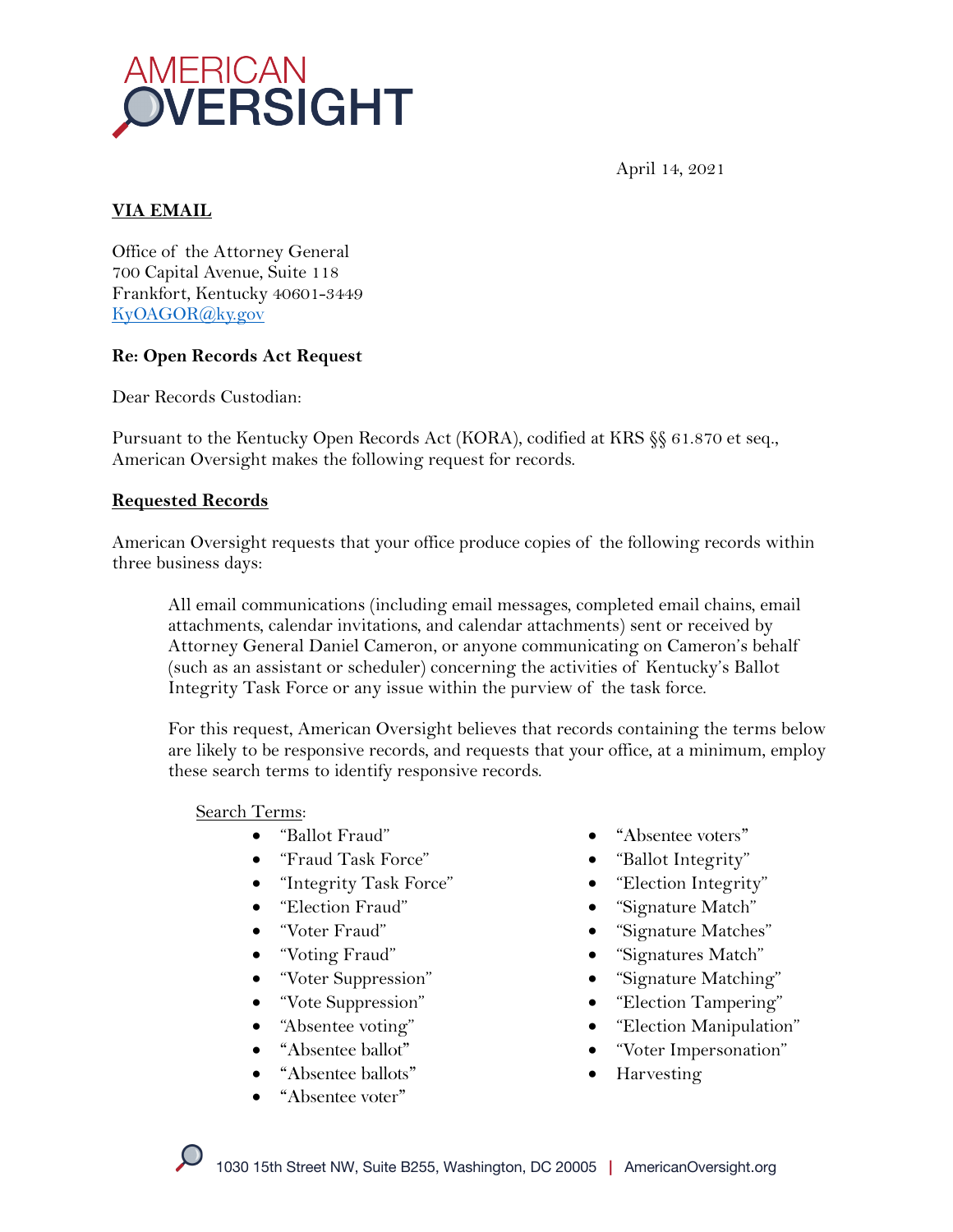Please provide all responsive records from July 20, 2020, to the date the search is conducted.

## **Pursuant to KRS § 61.880(1), American Oversight requests that you notify us within three workdays as to whether you will comply with this request.**

## **Statement of Noncommercial Purpose**

This request is for noncommercial purposes, and American Oversight respectfully requests a waiver of any fees associated with processing this request for records. To the extent any fees are charged, pursuant to KRS § 61.874(3), American Oversight asks that such fees be limited to the actual cost of reproduction and exclude the cost of agency staff time.

This request is primarily and fundamentally for non-commercial purposes. American Oversight seeks the records requested to inform the public regarding Kentucky's efforts to publicize instances of election fraud. Claims of widespread election fraud are of significant public interest both in Kentucky and nationwide.1 Records with the potential to shed light on this matter would contribute significantly to public understanding of operations of the government, including what specific steps Kentucky's Ballot Integrity Task Force has taken or intends to take in order to support ballot integrity.

Furthermore, as a 501(c)(3) nonprofit, American Oversight does not have a commercial purpose and the release of the information requested is not in American Oversight's financial interest. American Oversight's mission is to promote transparency in government, to educate the public about government activities, and to ensure the accountability of government officials. American Oversight uses the information gathered, and its analysis of it, to educate the public through reports, press releases, or other media. American Oversight also makes materials it gathers available on its public website and promotes their availability on social media platforms, such as Facebook and Twitter.<sup>2</sup>

https://spectrumnews1.com/ky/lexington/news/2020/11/20/there-are-no-knowncases-of-voter-fraud-in-kentucky-election; Daniel Desrochers, *Group's Claims of Irregularities in Kentucky Governor Election Quickly Debunked*, Lexington Herald-Leader (Nov. 13, 2019, 5:54 PM), https://www.kentucky.com/news/politics-

government/article237320779.html; Emma Kinery, *What's Behind the Latest Fight Over Americans' Right to Vote*, Wash. Post (Mar. 29, 2021, 10:57 AM),

https://www.washingtonpost.com/business/whats-behind-the-latest-fightoveramericans-right-to-vote/2021/03/26/12ec2a64-8e5b-11eb-a33eda28941cb9ac\_story.html.

<sup>2</sup> American Oversight currently has approximately 15,700 page likes on Facebook and 106,200 followers on Twitter. American Oversight, FACEBOOK, https://www.facebook.com/weareoversight/ (last visited Apr. 13, 2021); American

<sup>1</sup> *See, e.g.*, Adam K. Raymond, *There Are "No Known Cases" of Voter Fraud in Kentucky*, Spectrum 1 News (Nov. 20, 2020, 4:45 PM),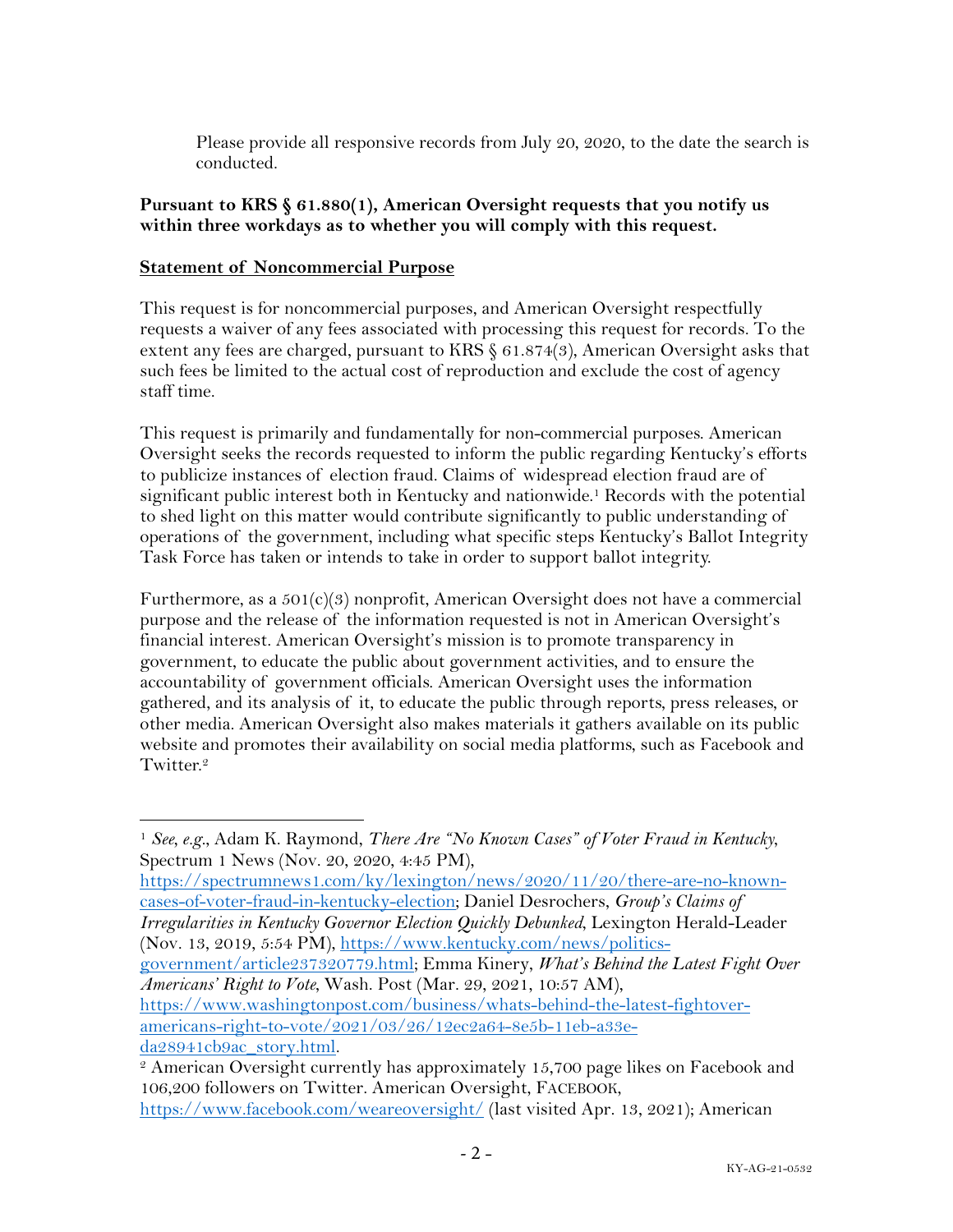American Oversight has also demonstrated its commitment to the public disclosure of documents and creation of editorial content through numerous substantive analyses posted to its website.3 Examples reflecting this commitment to the public disclosure of documents and the creation of editorial content include the posting of records related to the organization's investigations into misconduct and corruption in state governments; <sup>4</sup> the posting of records related to an ethics waiver received by a senior Department of Justice attorney and an analysis of what those records demonstrated regarding the Department's process for issuing such waivers;<sup>5</sup> posting records received as part of American Oversight's "Audit the Wall" project to gather and analyze information related to the administration's proposed construction of a barrier along the U.S.-Mexico border, and analyses of what those records reveal;<sup>6</sup> posting records regarding potential self-dealing at the Department of Housing & Urban Development and related analysis;7 posting records and analysis relating to the federal government's efforts to sell nuclear technology to Saudi Arabia;<sup>8</sup> and posting records and analysis regarding the Department of Justice's decision in response to demands from Congress to direct a U.S. Attorney to undertake a wide-ranging review and make recommendations regarding criminal investigations relating to the President's political opponents and allegations of misconduct by the Department of Justice itself and the Federal Bureau of Investigation.9

Oversight (@weareoversight), TWITTER, https://twitter.com/weareoversight (last visited Apr. 12, 2021).

<sup>3</sup> *News*, American Oversight, https://www.americanoversight.org/blog. 4 *State Investigations*, American Oversight, https://www.americanoversight.org/states.

<sup>5</sup> *DOJ Records Relating to Solicitor General Noel Francisco's Recusal*, American Oversight, https://www.americanoversight.org/document/doj-civil-division-response-noelfrancisco-compliance; *Francisco & the Travel Ban: What We Learned from the DOJ Documents*, American Oversight, https://www.americanoversight.org/francisco-thetravel-ban-what-we-learned-from-the-doj-documents.

<sup>6</sup> *See generally Audit the Wall*, American Oversight,

https://www.americanoversight.org/investigation/audit-the-wall; *see, e.g.*, *Border Wall Investigation Report: No Plans, No Funding, No Timeline, No Wall*, American Oversight, https://www.americanoversight.org/border-wall-investigation-report-no-plans-no-

funding-no-timeline-no-wall. 7 *Documents Reveal Ben Carson Jr.'s Attempts to Use His Influence at HUD to Help His Business*, American Oversight, https://www.americanoversight.org/documents-revealben-carson-jr-s-attempts-to-use-his-influence-at-hud-to-help-his-business. 8 *Investigating the Trump Administration's Efforts to Sell Nuclear Technology to Saudi* 

*Arabia*, American Oversight, https://www.americanoversight.org/investigating-thetrump-administrations-efforts-to-sell-nuclear-technology-to-saudi-arabia. 9 *Sessions' Letter Shows DOJ Acted on Trump's Authoritarian Demand to Investigate Clinton*,

American Oversight, https://www.americanoversight.org/sessions-letter.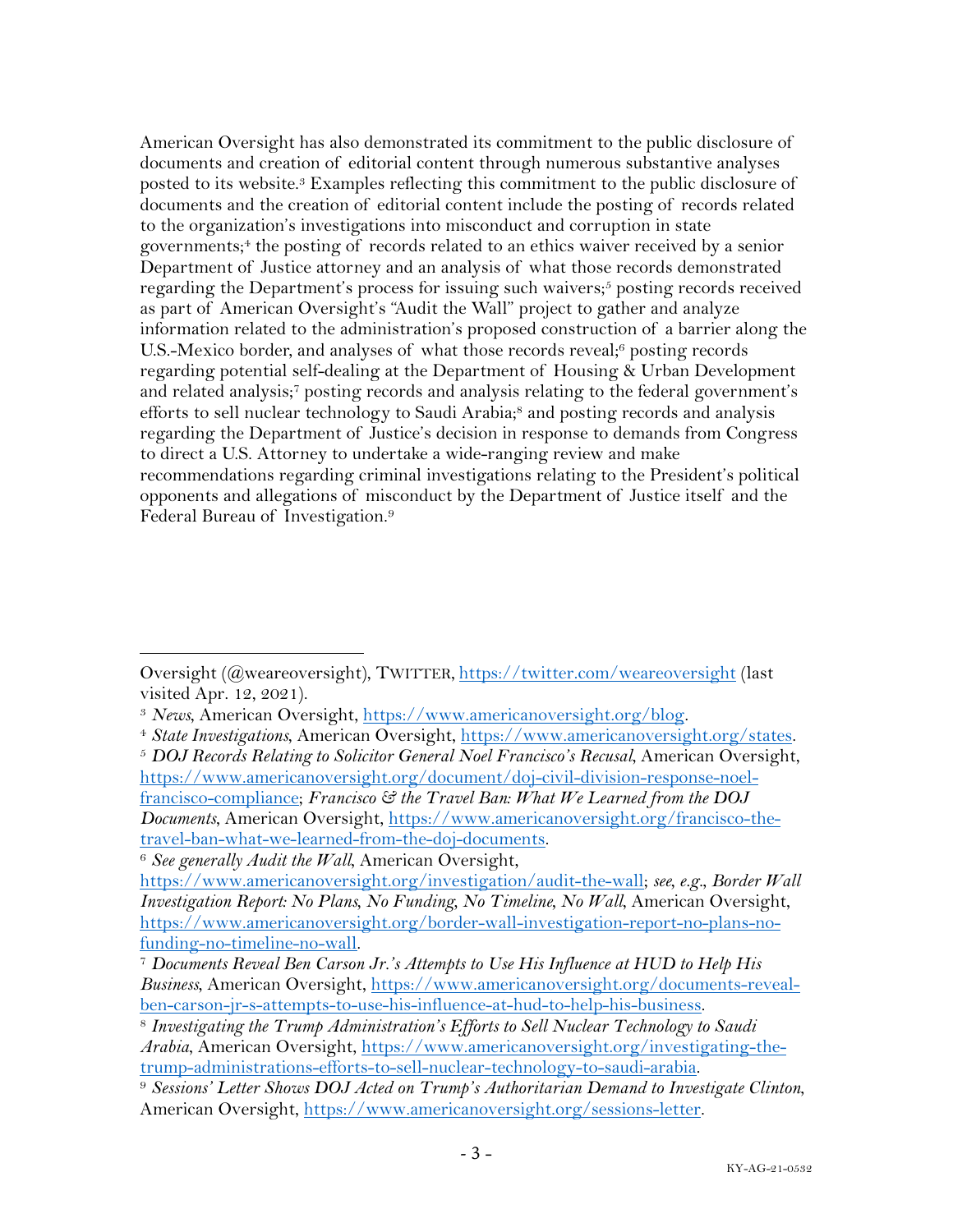# **Guidance Regarding the Search & Processing of Requested Records**

In connection with its request for records, American Oversight provides the following guidance regarding the scope of the records sought and the search and processing of records:

- Our request for records includes any attachments to those records or other materials enclosed with those records when they were previously transmitted. To the extent that an email is responsive to our request, our request includes all prior messages sent or received in that email chain, as well as any attachments to the email.
- Please search all relevant records or systems containing records regarding agency business. Do not exclude records regarding agency business contained in files, email accounts, or devices in the personal custody of your officials, such as personal email accounts or text messages.
- In the event some portions of the requested records are properly exempt from disclosure, please disclose any reasonably segregable non-exempt portions of the requested records. *See* KRS § 61.878(4). If a request is denied in whole, please state specifically why it is not reasonable to segregate portions of the record for release.
- Please take appropriate steps to ensure that records responsive to this request are not deleted by the agency before the completion of processing for this request. If records potentially responsive to this request are likely to be located on systems where they are subject to potential deletion, including on a scheduled basis, please take steps to prevent that deletion, including, as appropriate, by instituting a litigation hold on those records.

# **Conclusion**

If you have any questions regarding how to construe this request for records or believe that further discussions regarding search and processing would facilitate a more efficient production of records of interest to American Oversight, please do not hesitate to contact American Oversight to discuss this request. American Oversight welcomes an opportunity to discuss its request with you before you undertake your search or incur search or duplication costs. By working together at the outset, American Oversight and your agency can decrease the likelihood of costly and time-consuming litigation in the future.

Where possible, please provide responsive material in an electronic format by email. Alternatively, please provide responsive material in native format or in PDF format on a USB drive. Please send any responsive material being sent by mail to American Oversight, 1030 15th Street NW, Suite B255, Washington, DC 20005. If it will accelerate release of responsive records to American Oversight, please also provide responsive material on a rolling basis.